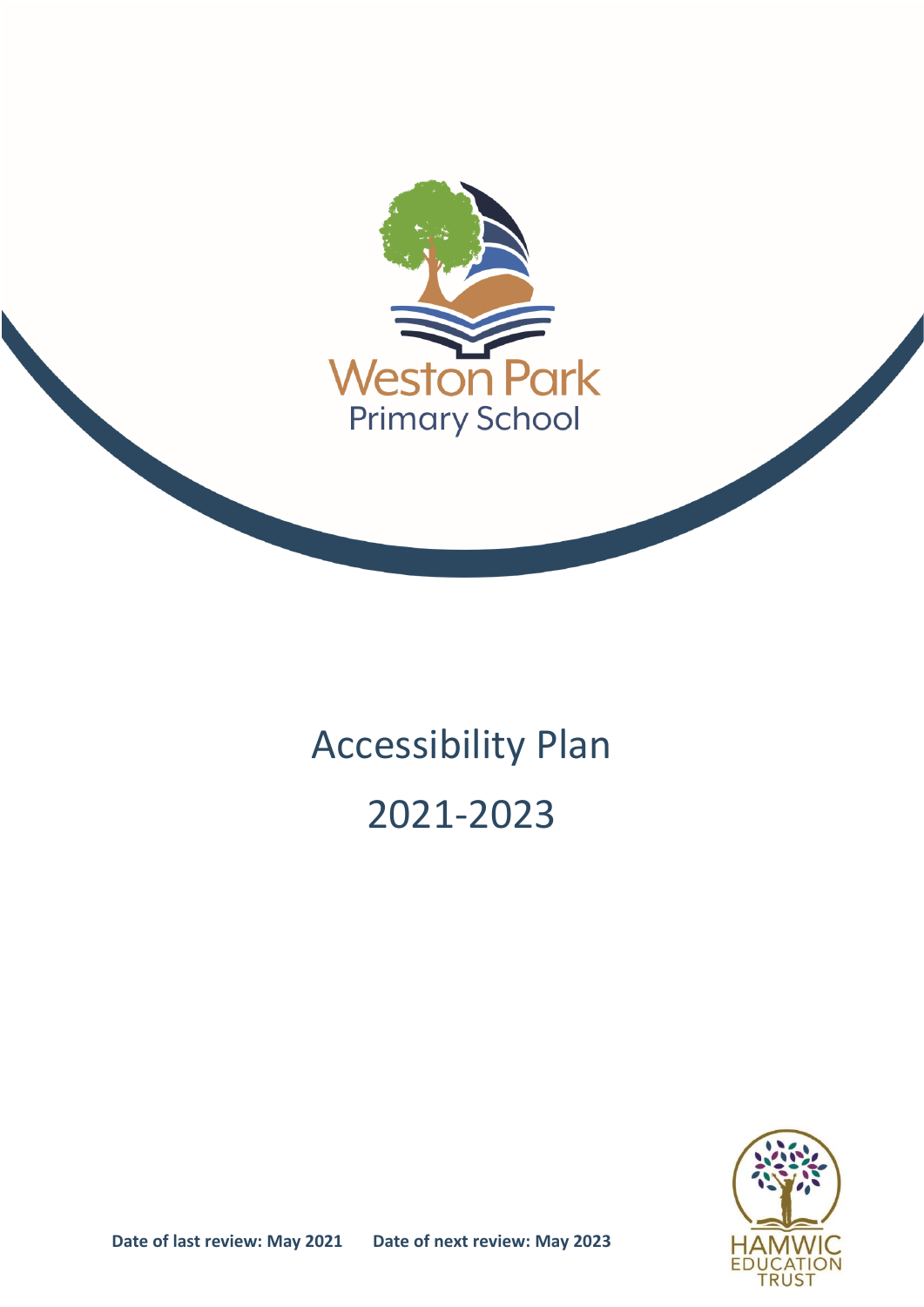#### **Introduction**

This Accessibility Plan is drawn up in compliance with current legislation and requirements as specified in Schedule 10, relating to Disability, of the Equality Act 2010. School Governors are accountable for ensuring the implementation, review and reporting of progress of the Accessibility Plan over a prescribed period.

The Equality Act 2010 replaced all existing equality legislation, including the Disability Discrimination Act 1995 (DDA). The effect of the law is the same as in the past, meaning that 'schools cannot unlawfully discriminate against pupils because of sex, race, disability, religion or belief and sexual orientation'.

According to the Equality Act 2010 a person has a disability if:

- He or she has a physical or mental impairment, and
- The impairment has a substantial and long-term adverse effect on his or her ability to carry out to normal day – to – day activities.

The Accessibility Plan is structured to complement and support the school's Equality Objectives, and will similarly be published on the school website. We understand that the Local Authority will monitor the school's activity under the Equality Act 2010 (and in particular Schedule 10 regarding accessibility) and will advise upon the compliance with that duty.

#### **Objectives**

-

Weston Park Primary School is committed to providing an environment that enables full curriculum access that values and includes all pupils, staff, parents and visitors regardless of their education, physical, sensory, social, spiritual, emotional and cultural needs. We are committed to taking positive action in the spirit of the Equality Act 2010 with regard to disability and to developing a culture of inclusion, support and awareness within the school.

The school recognises and values parent's knowledge of their child's disability and its effect on their ability to carry out everyday activities and respects the parent's and child's right to confidentiality.

The Weston Park Primary School Accessibility Plan shows how access is to be improved for disabled pupils, staff and visitors to the school within a given timeframe and anticipating the need to make reasonable adjustments to accommodate their needs where practicable.

The SEN and Disability Act 2001 extended the Disability Discrimination Act 1995 (DDA) to cover education. Since September 2002, Weston Park Primary School (including the governing body) has had three key duties towards disabled pupils, under Part 4 of the DDA:

- to treat disabled pupils equitably regardless of disability;
- to make reasonable adjustments for disabled pupils, so that they are not at a substantial disadvantage;
- to plan to increase access to education for disabled pupils.

The Accessibility Plan contains relevant and timely actions to;

- Increase access to the curriculum for pupils with a physical disability and / or sensory impairments, expanding the curriculum as necessary to ensure

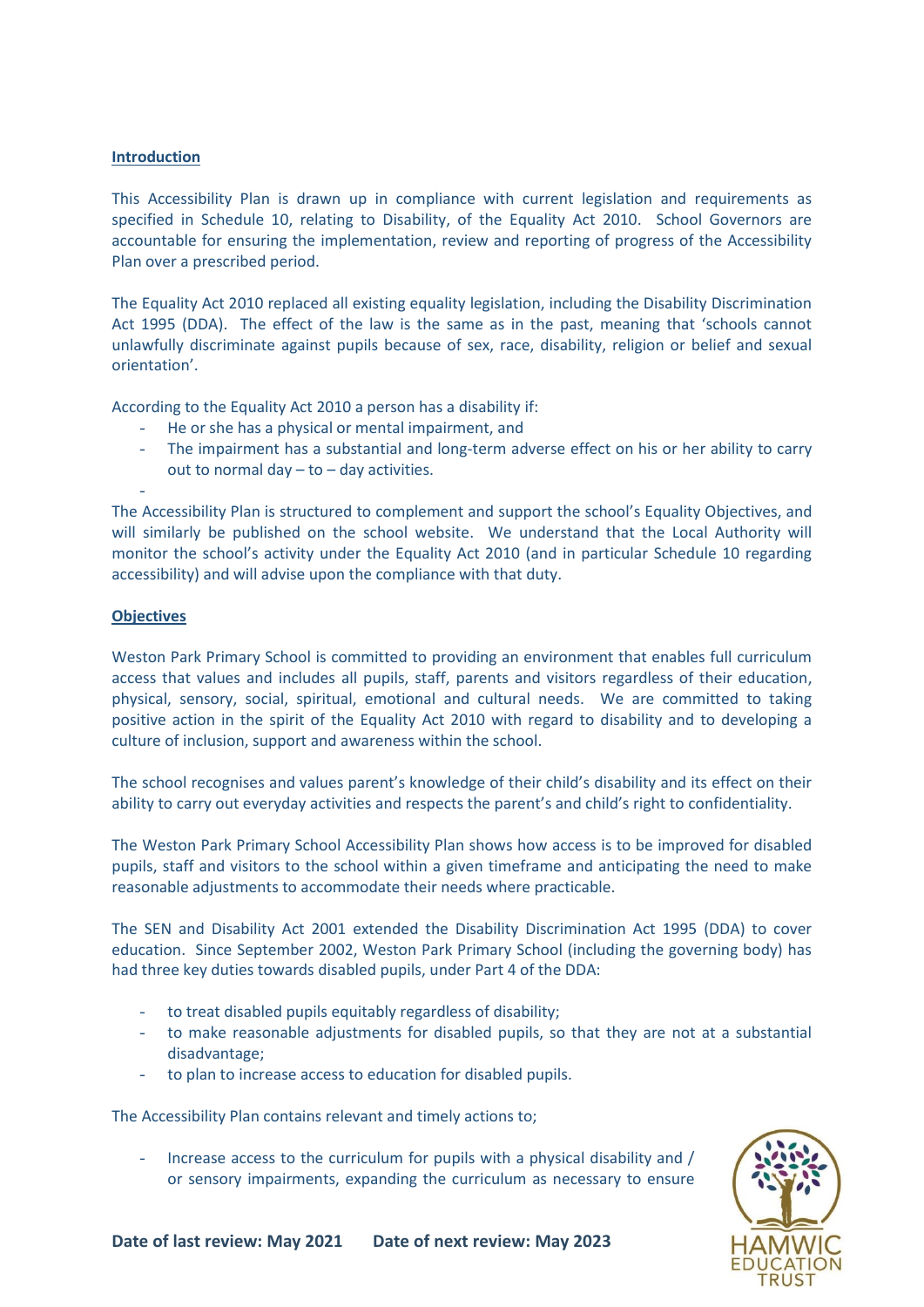that pupils with a disability are equally prepared for life as the able bodied pupils; (if a school fails to do this they are in breach of their duties under the Inequalities Act 2010); this covers teaching and learning and the wider curriculum of the school such as participation in after school clubs, leisure and cultural activities or school visits – it also covers the provision of specialist or auxiliary aids and equipment, which may assist these pupils in accessing the curriculum within a reasonable time frame;

- Improve and maintain access to the physical environment of the school, adding specialist facilities as necessary – this covers improvements to the physical environment of the school and physical aids to access education within a reasonable time frame
- Improve the delivery of written information to pupils, staff, parents and visitors with disabilities; examples might include hand-outs, timetables, textbooks and information about the school and school events; the information should be made available in various preferred formats within a reasonable timeframe.

The Weston Park Primary School Accessibility Plan relates to key aspects of the physical environment, curriculum and written information.

Whole school training will recognise the need to continue raising awareness for staff and governors on equality issues with reference to the Equality Act 2010.

The Accessibility Plan for physical accessibility relates to the Access Audit of the School, which remains the responsibility of the governing body. It may not be feasible to undertake all of the works during the life of this accessibility plan and therefore some items will roll forward into subsequent plans. An Accessibility Audit will be completed by the school prior to the end of each period covering this plan in order to inform the development of a new Accessibility Plan for the ongoing period.

Equality impact Assessments will be undertaken as and when school policies are reviewed. The terms of reference for all governors' committees will include the need to consider Equality and Diversity issues as required by the Equality Act 2010.

The Accessibility Plan will be published on the school website. The Accessibility Plan will be monitored through the Governors.

The Accessibility Plan may be monitored by Ofsted during inspection processes in relation to Schedule 10 of the Equality Act 2010.

It is a requirement that the school's accessibility plan is resourced, implemented, reviewed and revised as necessary and reported on annually. Attached is a set of action plans showing how the school will address the priorities identified in the plan.

The priorities for the Accessibility Plan for our school website were identified by;

- The Governing Body
- Head Teacher and Senior Leadership Team, including the SENCO
- School Business Manager
- Site Manager

We are working within a national framework for educational inclusion provided by:

Inclusive School (DfES 0774/2001)

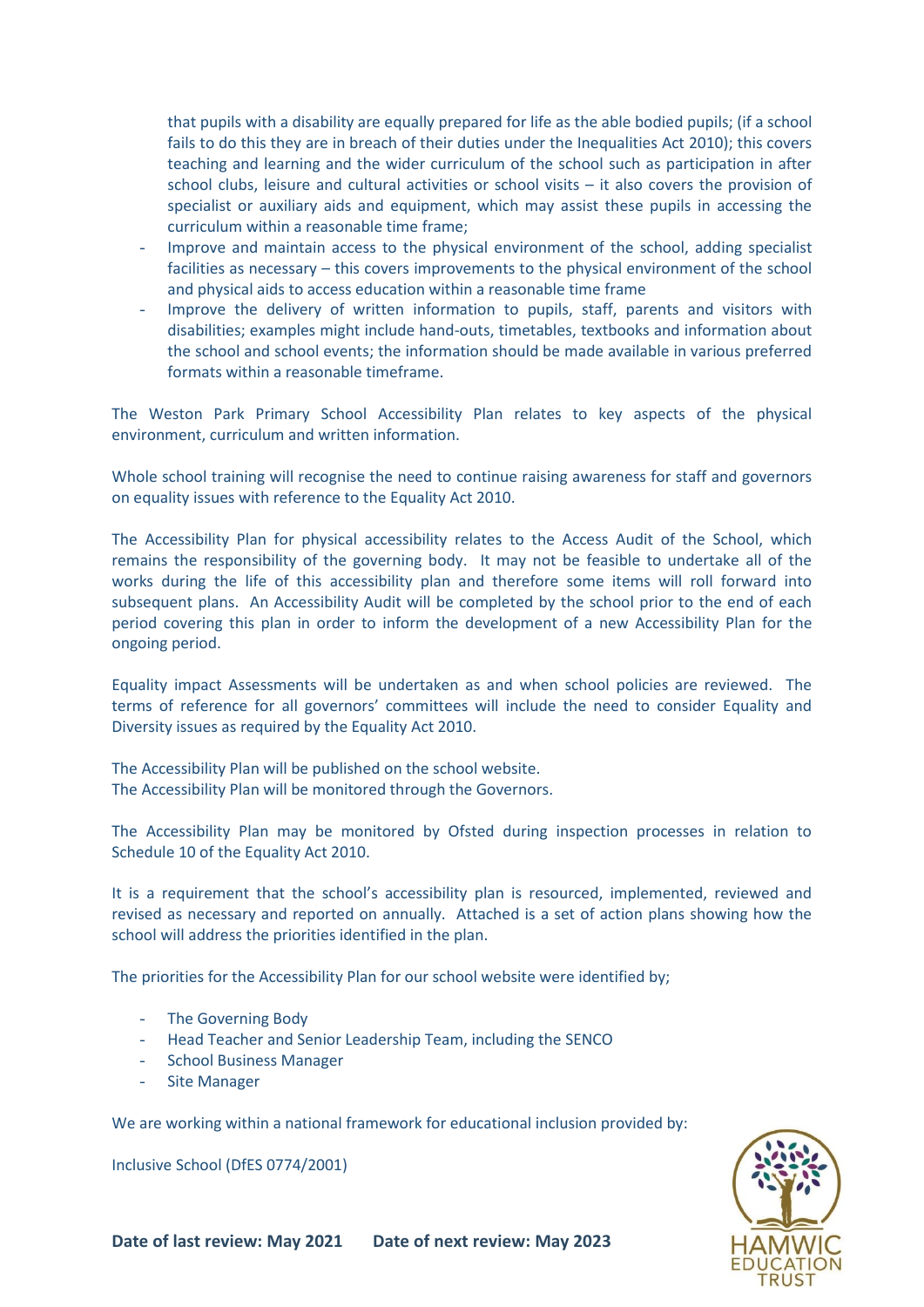SEN & Disability Act 2001 The Disability Discrimination Act (amended for school 2001) Code of Practice for Schools (Disability Rights Commission) ISI inspection The revised SEND code of practice September 2014

## **Action Plan**

### **Improving the Curriculum Access**

| <b>Target</b>                                                                                                                                                                                              | <b>Strategy</b>                                                                                                | <b>Outcome</b>                                                                                                                                                                                               | <b>Timeframe</b>                         | <b>Achievement</b>                                                                                                     |
|------------------------------------------------------------------------------------------------------------------------------------------------------------------------------------------------------------|----------------------------------------------------------------------------------------------------------------|--------------------------------------------------------------------------------------------------------------------------------------------------------------------------------------------------------------|------------------------------------------|------------------------------------------------------------------------------------------------------------------------|
| <b>Ensure</b><br>appropriate<br>training for staff<br>who teach<br>children with a<br>hearing<br>impairment or<br>visual impairment                                                                        | Liaise with<br>hearing and<br>visually impaired<br>service / specialist<br>advisory teachers                   | All staff have a<br>clear<br>understanding of<br>the needs of<br>hearing and<br>visually impaired<br>children and how<br>to ensure the<br>curriculum is fully<br>accessible to<br>them                       | Ongoing<br>involvement as<br>appropriate | <b>Hearing and</b><br>visually impaired<br>children<br>successful<br>included in<br>aspects of school<br>life          |
| Where<br>appropriate, liaise<br>with EP service<br>regarding the<br>teaching of<br>children with ASD,<br>Attachment<br>Disorder, and<br>other specific<br>learning and / or<br>mental health<br>conditions | <b>Relevant staff</b><br>attend<br>appropriate<br>training.<br>Outreach<br>provision from<br>external agencies | <b>Staff are</b><br>supported to<br>provide<br>appropriate<br>provision for<br>children with ASD,<br>Attachment<br><b>Disorder and</b><br>other specific<br>learning and / or<br>mental health<br>conditions | Ongoing                                  | Children with<br>ASD, Attachment<br>Disorder and<br>other specific<br>learning and / or<br>mental health<br>conditions |
| All extra-<br>curricular<br>activities are<br>planned to ensure<br>they are<br>accessible to all<br>children                                                                                               | Review all out of<br>school provision<br>to ensure<br>compliance with<br>legislation                           | All out of school<br>activities will be<br>conducted in an<br>inclusive<br>environment with<br>providers that<br>comply with all<br>current and future<br>legislation                                        | Ongoing                                  | Increase in access<br>to all school<br>activities for all<br>pupils                                                    |
| Classrooms are<br>optimally<br>organised to<br>promote<br>participation and                                                                                                                                | Review layout of<br>furniture and<br>equipment to<br>support the<br>learning process                           | Lessons start on<br>time without the<br>need to make<br>adjustments to<br>accommodate the                                                                                                                    | Ongoing                                  | All pupils have<br>access to the<br><b>National</b><br>Curriculu                                                       |

HAMWIC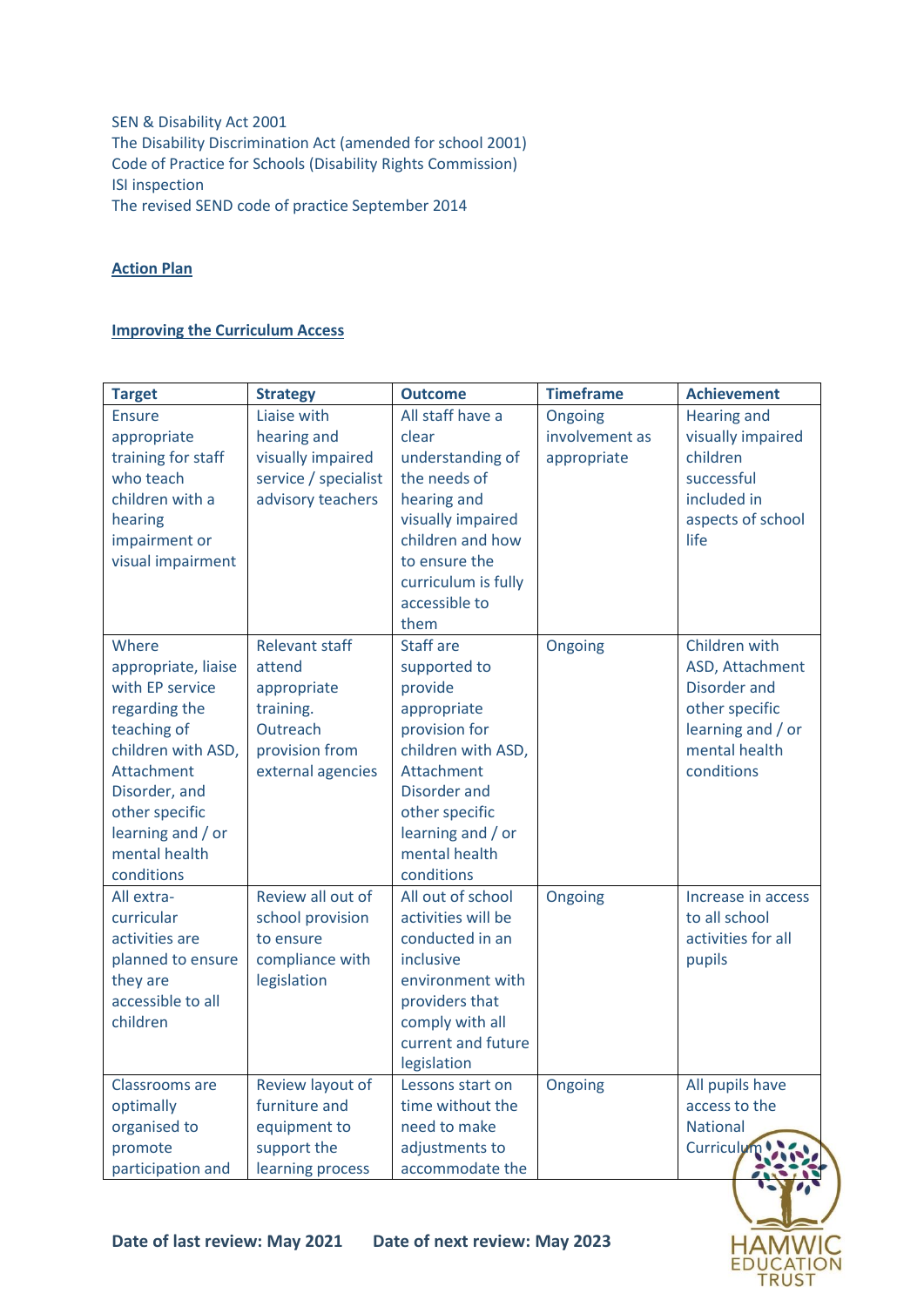| independence<br>and ensure safety<br>of all pupils                                                                                                                                                                                                                                                         | in individual<br>classes. Use of<br>visual timetables /<br>planners where<br>necessary<br><b>Visual support</b><br>aids to help<br>develop<br>independence | needs of<br>individual pupils.<br>Children have<br>ready access to a<br>range of<br>resources to<br>support their<br>learning.                       |                                  |                                                                                                            |
|------------------------------------------------------------------------------------------------------------------------------------------------------------------------------------------------------------------------------------------------------------------------------------------------------------|------------------------------------------------------------------------------------------------------------------------------------------------------------|------------------------------------------------------------------------------------------------------------------------------------------------------|----------------------------------|------------------------------------------------------------------------------------------------------------|
| Ensure all children<br>on the SEND list<br>have the<br>appropriate<br>provision in place<br>including those<br>Individual<br><b>Education Plans</b><br>(IEPs), Individual<br><b>Behaviour Plans</b><br>(IBPs) and risk<br>assessments<br>where needed<br>and these are<br>monitored by the<br><b>SENCO</b> | IEPs and IBPs, risk<br>assessments and<br>the provision are<br>reviewed at least<br>half termly                                                            | IEPs and IBPs, risk<br>assessments and<br>the provision are<br>kept up to date<br>and form a key<br>part of the<br>planning process<br>of all pupils | Ongoing                          | IEPs, IBPs and risk<br>assessments are<br>in place to<br>support the<br>needs of<br>individual<br>children |
| <b>Review TA</b><br>deployment as<br>needed to enable<br>pupils to be<br>appropriately<br>supported                                                                                                                                                                                                        | <b>SENCO to discuss</b><br>with TAs teaching<br>staff and SLT at<br>least termly                                                                           | Adult support is<br>available during<br>times that<br>individual children<br>may need support                                                        | <b>Review at least</b><br>termly | Children have<br>access to<br>appropriate<br>support                                                       |

## **Improving the Delivery of Written Information**

| <b>Target</b>       | <b>Strategy</b>                                                                                         | <b>Outcome</b>                                                                     | <b>Timeframe</b> | <b>Achievement</b>                         |
|---------------------|---------------------------------------------------------------------------------------------------------|------------------------------------------------------------------------------------|------------------|--------------------------------------------|
| Availability of     | The school will                                                                                         | The school will be                                                                 | Ongoing          | Delivery of                                |
| written material in | make itself aware                                                                                       | able to provide                                                                    |                  | written                                    |
| different formats   | of the services                                                                                         | written                                                                            |                  | information to                             |
|                     | available through<br>the LEA for<br>converting<br>written<br>information into<br>alternative<br>formats | information in<br>different formats<br>when required for<br>individual<br>purposes |                  | pupils and<br>parents / carers<br>improved |
| Make available      | <b>Review all current</b>                                                                               | All school                                                                         | Ongoing          | Deliver of school                          |
| school prospectus,  | school                                                                                                  | information                                                                        |                  | information to-                            |
| school              | publications and                                                                                        | available for all.                                                                 |                  | parents                                    |
| newsletters, and    | promote the                                                                                             | School                                                                             |                  | and the lot                                |
|                     |                                                                                                         |                                                                                    |                  |                                            |

HAMWIC<br>EDUCATION<br>TRUST